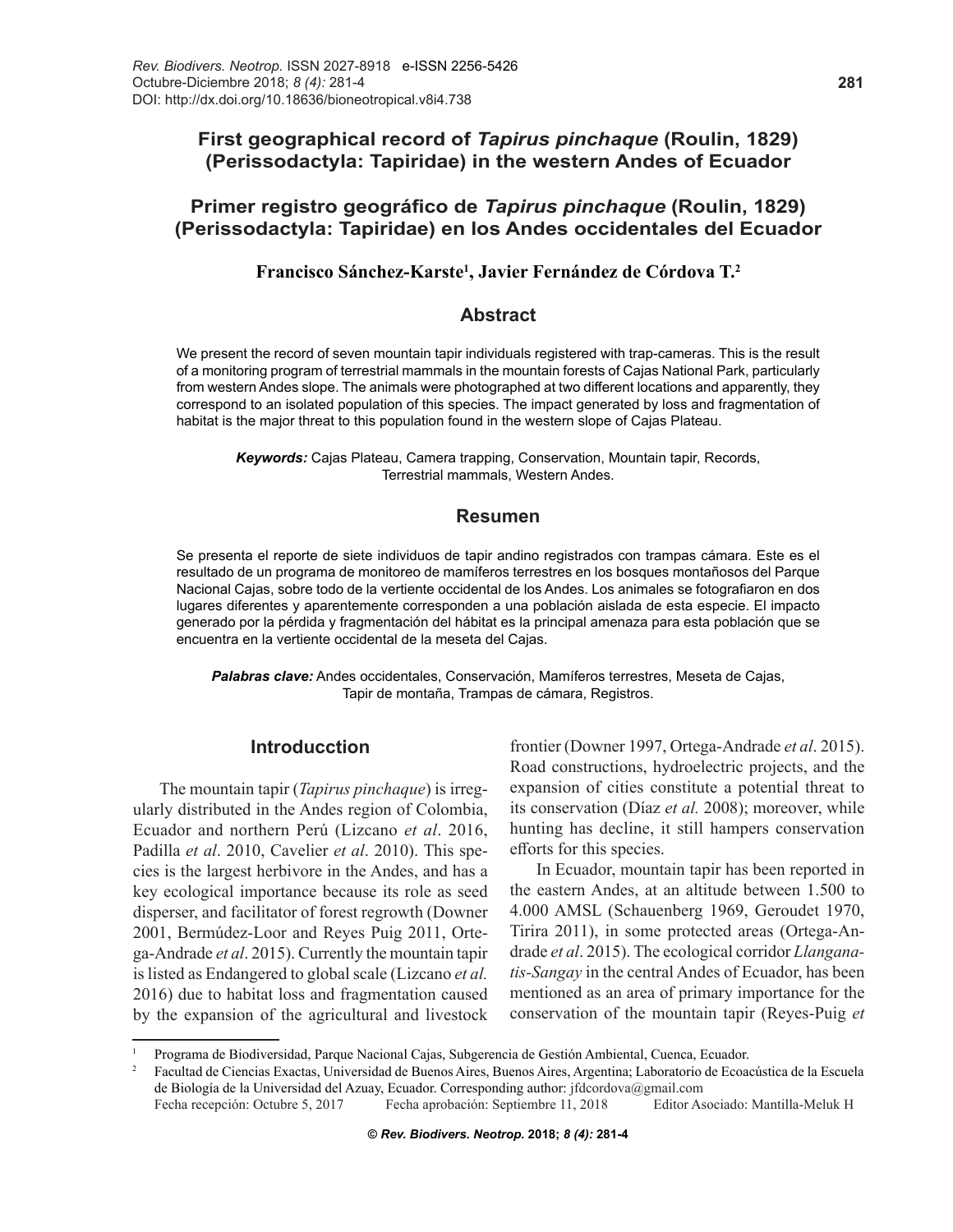*al.* 2007). All these records correspond to the eastern Andes and its slope to the Amazonian basin. There are no documented reports for this species on the western slopes of the Andes of Ecuador which is probably due to the lack of studies in this region.

In 2010, under the Biodiversity Programm of Cajas National Park (ETAPA EP) started with the project of monitoring the terrestrial mammals of the Cajas Plateau mountain forests, which has obtained as remarkable result the register of a population of mountain tapir described in this manuscript. The report of the mountain tapir in the survey area come from two localities: Hornillos (2°38' S, 79°13' W; elevation 3.200 m) surveyed from October 2012 to April 2013 and Palmas (2°45' S, 79°21' O; elevation 2.600 m), monitored from October 2014 to April 2015, in the Evergreen Mountain Forests Western at border of Cajas National Park (Figure 1). These localities correspond to large patchs of montane forest, dominated by trees of 15 to 20 m high. The canopy is mainly made up of representatives from the families: Lauraceae, Meliaceae, Euphorbiaceae, Clusiaceae, Cunoniaceae and Moraceae. These trees

are covered with bryophytes and a great diversity of epiphytic species. The understory contains the families: Rubiaceae, Actinidiaceae, Melastomataceae and Moraceae, while the Shrub and herbaceous layer has dense vegetation of the families: Poaceae, Gesneriaceae, Ericaceae and a large number of ferns (Iglesias *et al*. 2013).

In 180 days of camera trapping, using five *Ltl Acorn 6210* and *Bushnell HD* trail cameras per site and with a sampling effort of 900 days/camera at each one, we gathered a total 118 photographs that likely correspond to seven individuals of mountain tapir: two males, three females and two juveniles (Figure 2). The determination of individuals was based on the comparison of natural traits such as tips of the earlobes, hair swirls on the snout that were stronger criteria for identification, body scars that appear in one individual during the survey, body size that was determined by using measurements of reference objects of the photographic scenery, individual sex when pictures were made from back of individuals (Duque-López *et al*. 2013) (Figure 2).

Further, it has also been found that the paths that



**Figure 1.** Sites of the records for *Tapirus pinchaque* using camera traps in two localities (Hornillos and Palmas) of the evergreen mountain forests at western border in Cajas National Park.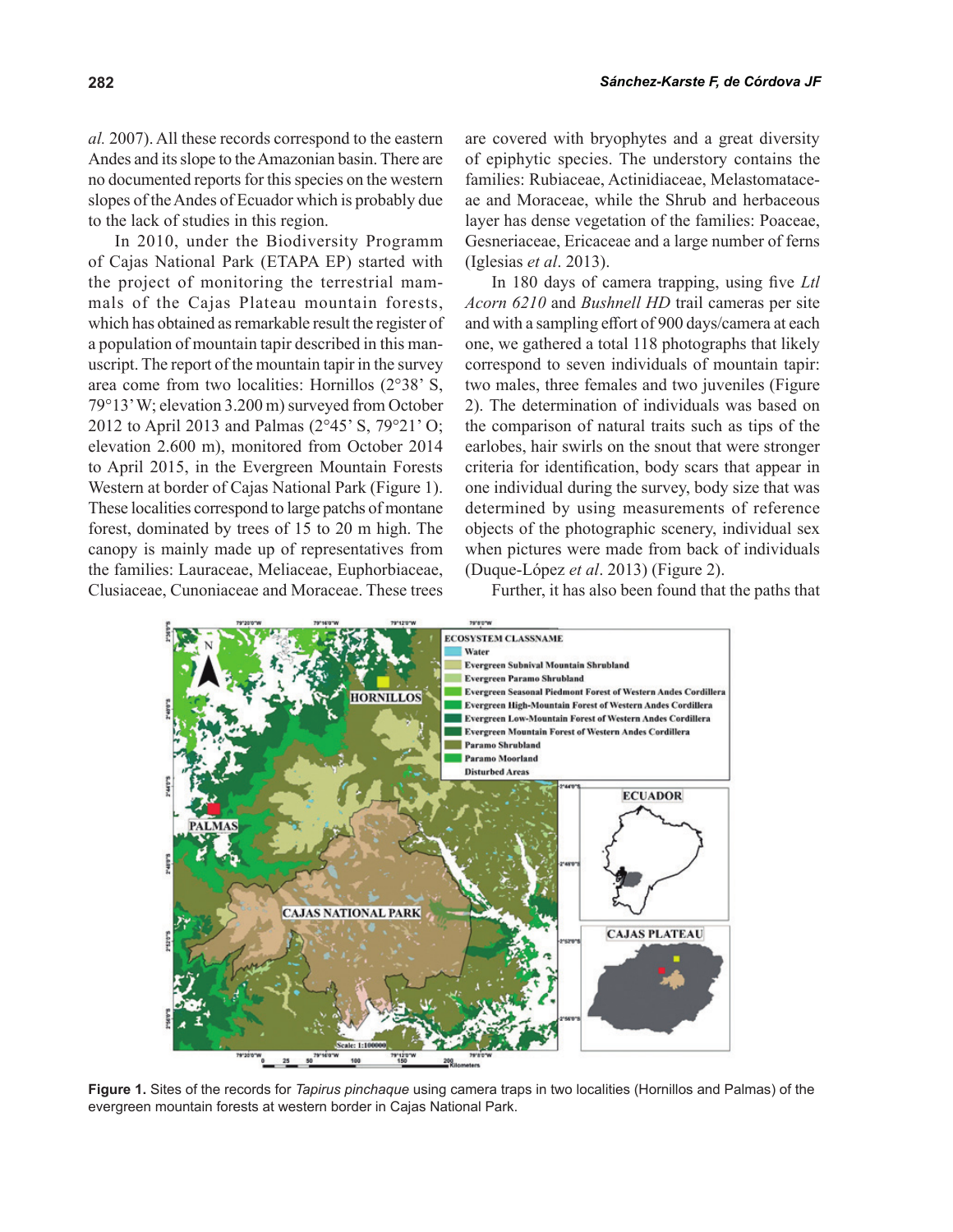

**Figure 2.** Photographs of tapirs registered of the evergreen mountain forests at western border in Cajas National: Two males (a, b) and one juvenile (c) at Palmas locality; and one male (d), one female (e) and one juvenile (f) at Hornillos

tapirs leave behind them are used by other mammal species, plus we have registered: Andean bear (*Tremarctos ornatus*), Northern Tigrina (*Leopardus tigrinus*), Little Red Brocket (*Mazama rufina*), Western Mountain Coati (Nasuella olivacea), Mountain Paca (*Cuniculus taczanowskii*), Andean White-eared Opossum (*Didelphis pernigra*) via camera traps.

These reports of mountain tapir on western slope of Cajas Plateau is the first documented for the species in the western Andes of Ecuador and extend the known distribution of the species for the country. This species is currently distributed at Central and Eastern Cordillera in Colombia and for Ecuador and

northern Perú is been reported mainly to the Eastern Cordillera (Lizcano *et al*. 2002, Ortega-Andrade *et al.* 2015, Lizcano *et al*. 2016). There is only one historical record of mountain tapir in northwestern Andes of Colombia, in a locality named Frontino (Antioquia, Colombia), reported by Arias-Alzate *et al*. (2010), which is a specimen deposited in the Museum of Natural Sciences collected in 1911. Thus, our record would be the first documented species with a specimen in the Western Cordillera in the Andes of Ecuador for the species. This record is located at a distance of more than 1000 km from our survey area and our currently the nearest known register location